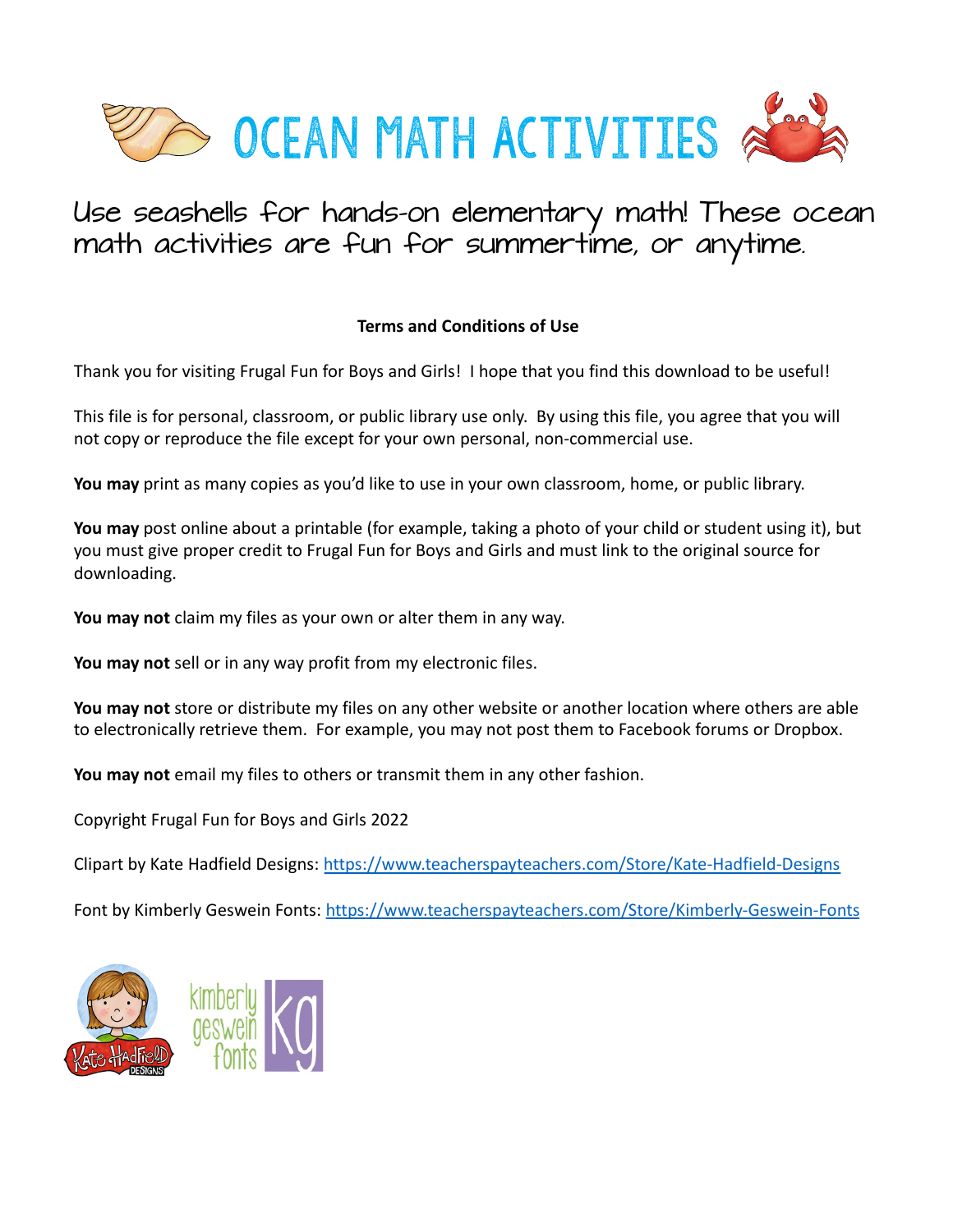

Seashell Arrays



Roll two dice. Build an array with shells that matches the numbers you rolled. For example, if you roll 4 and 5, build an array that is 4 rows by 5 rows. Record your multiplication sentences here.